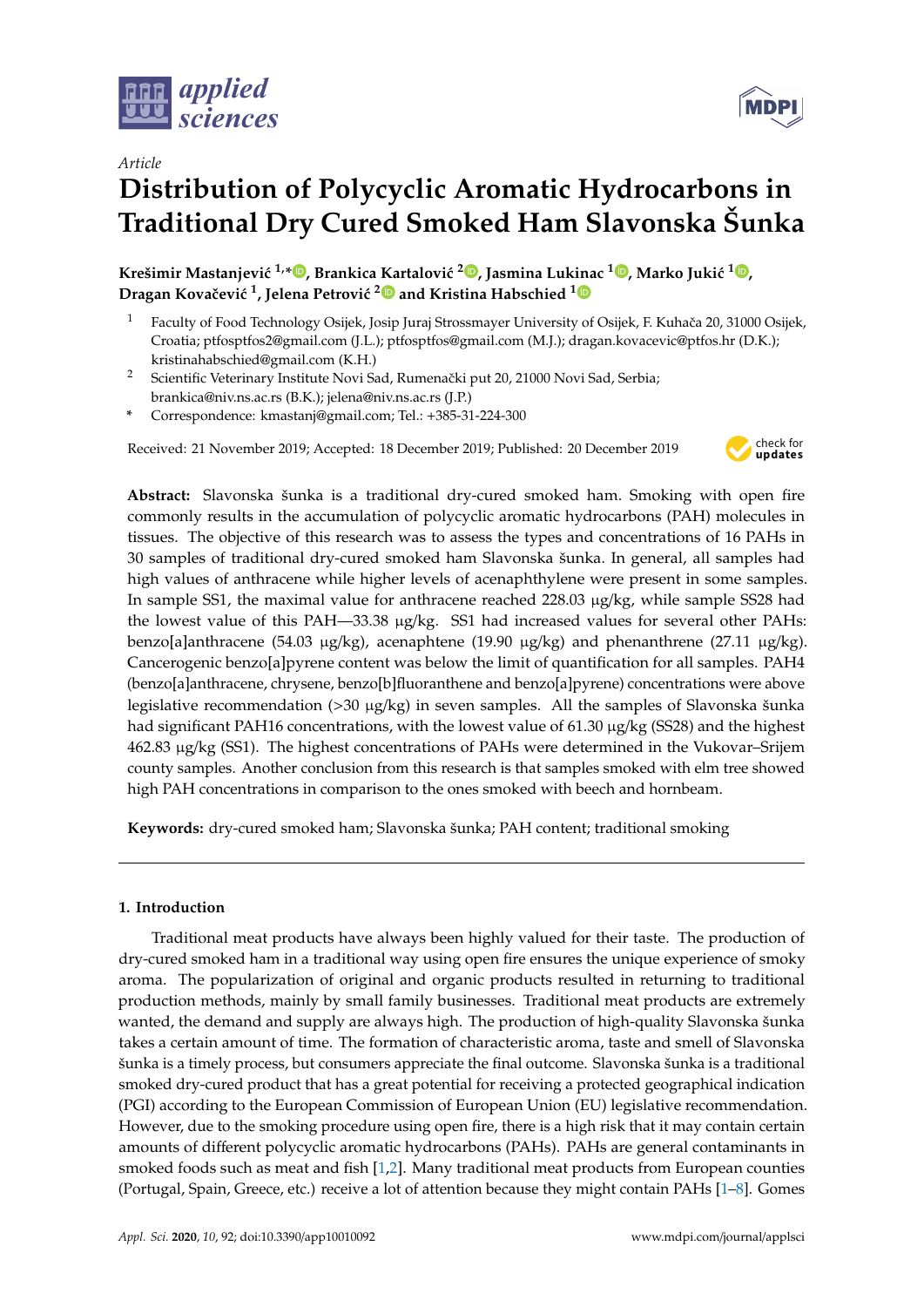et al. conducted a research on Portuguese [\[1\]](#page-6-0), and Škaljac et al. [\[7,](#page-6-3)[8\]](#page-6-2) conducted research on traditional sausages originating from Serbia. They concluded that the traditional sausages smoked in industrial conditions showed lower PAH contamination. On the other hand, Roseiro et al. investigated PAHs in Portuguese [\[3\]](#page-6-4) and Lorenzo et al. [\[5,](#page-6-5)[6\]](#page-6-6) in Spanish traditional sausages exposed to traditional smoking procedure (open fire) and reported relatively high PAH16 content. Incomplete wood combustion during the smoking procedure can result in significantly higher polycyclic aromatic hydrocarbon amounts than those set by legislation. They pose a threat for human health because, according to the International Agency for Research on Cancer (IARC) [\[9\]](#page-6-7), some of them are carcinogenic and mutagenic [\[10,](#page-7-0)[11\]](#page-7-1). All food processing that includes grilling, cooking, smoking or roasting has a tendency to increase PAH contamination of processed food [\[12](#page-7-2)[–14\]](#page-7-3).

The most common source of PAHs in food is smoking (a type of wood and its moisture content, casing), but environmental contamination (exhaustion fumes, wildfire, and other combustion-prone processes) also significantly contribute to the contamination of food [\[15,](#page-7-4)[16\]](#page-7-5). This means that PAH content in meat products can be related to the contamination of feed used in pig breeding. For that reason, the US Environmental Protection Agency (US EPA) defined 16 PAHs (naphthalene (Nap), acenaphthylene (Anl), acenaphthene (Ane), fluorene (Flu), phenanthrene (Phen), anthracene (Ant), fluoranthene (Flt), pyrene (Pyr), benz[a]anthracene (BaA), chrysene (Chry), benzo[b]fluoranthene (BbF), benzo[k]fluoranthene (BkF), benzo[a]pyrene (BaP), indeno[1,2,3-cd]pyrene (InP), dibenz[a,h]anthracene (DahA) and benzo[g,h,i]perylene (BghiP)) (PAH16) as priority environmental pollutants [\[17\]](#page-7-6). The European Food Safety Authority (EFSA), on the other hand, defined that the concentrations of BaP and the sum of the concentrations of four PAHs: BaP, BaA, BbF and Chr (PAH4) [\[18\]](#page-7-7), should be a reference when determining PAHs in food. According to the European Commission (EU) Regulation no. 1881/2006, 835/2011 and XX/2019 [\[19–](#page-7-8)[21\]](#page-7-9), the maximum permissible concentration of BaP in meat products is 2  $\mu$ g/kg and the sum PAH4 concentrations should not exceed 12  $\mu$ g/kg. However, since traditional meat products are prone to higher levels of PAHs, a special regulation regarding PAH concentrations in such products has been issued by the European Commission (EU) [\[21\]](#page-7-9) in which the maximum BaP is set to  $5 \mu g/kg$ , and the sum of the PAH4 is limited to  $30 \mu g/kg$ .

The aim of this research was to determine and quantify the types and concentrations of 16 PAHs in 30 samples of Slavonska šunka, a traditional dry-cured smoked ham, bought at the city market and labeled as traditional food.

### **2. Materials and Methods**

### *2.1. Sample Production and Sampling*

In order to carry out this study, 30 samples of Slavonska šunka, manufactured by representative homemade producers, were chosen (supplementary material). Hams were manufactured in a non-industrial environment, using traditional techniques. The influence of climate and region of origin was the main factor in processing the hams. Upon collection, the samples were transported to the laboratory in a very short time, and stored in a refrigerator at a temperature below 4 ◦C. All samples were prepared according to the traditional manufacturing procedure without the addition of nitrites or ascorbic acid. Hams were primarily processed, i.e., shaped in such a way that sacrum and pelvic bones (ilium, ischium and pubis) were taken out from the hams. After taking out the pelvic bones, ham's muscles were rounded in a semicircle so that the bottom is about 6 cm from the femur head. The raw hams were traditionally dry salted with an indeterminate amount of salt. This means that the hams were rubbed and then put in salt and left to rest. The rest stage lasted around 30 days and it varied based on the raw ham weight. The temperature at this stage should be around 8 ◦C and relative humidity about 85%. The hams were turned every seven days. The temperature and relative humidity of the air at this stage should be from 18 to 20  $\degree$ C and 70 to 90%. After the smoking, Slavonska šunka has to undergo the ripening phase. This phase takes up the longest amount of time during the production and it can last more than 10 months, depending on ham's initial weight. During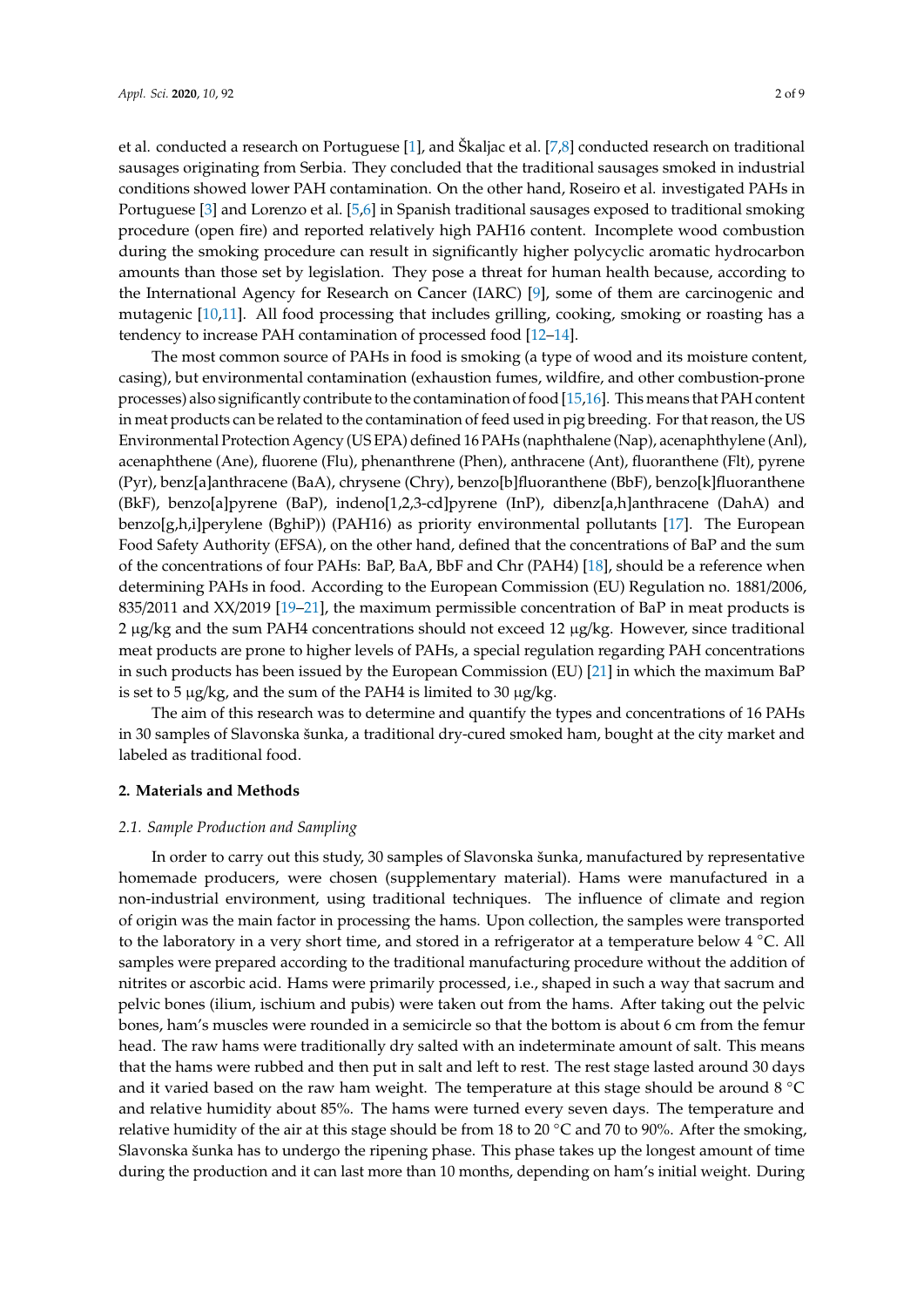this period, hams are kept in a dark room with the temperature ranging from 14 to 17  $\degree$ C with relative humidity reaching from 70 to 80%. After this stage, Slavonska šunka is ready for consumption. Before the PAH determinations, samples were packed in glass jars and stored in the dark at −30 ◦C. The description of conditions during the processing of Slavonska šunka is shown in Table [1.](#page-2-0)

<span id="page-2-0"></span>

| Abbreviation | Place of<br>Production                                                  | Smoking<br>Time (Days)                                    | Processing<br>Time (Days) | <b>Wood Used for</b><br>Smoke<br>Production | Processing<br><b>Conditions during</b><br>Smoking |
|--------------|-------------------------------------------------------------------------|-----------------------------------------------------------|---------------------------|---------------------------------------------|---------------------------------------------------|
| SS1-SS12     | Vukovar-Srijem<br>county                                                | Aprox. 30<br>every second<br>day for 2-3 h                | cca.<br>400               | Mostly elm                                  | Uncontrolled<br>(natural climatic<br>conditions)  |
| SS13-SS20    | Osijek-Baranja<br>county                                                | Aprox. 30<br>every second<br>day for 2-3 h                | cca.<br>400               | Mostly beech<br>and hornbeam                | Uncontrolled<br>(natural climatic<br>conditions)  |
| SS21-SS24    | Brod-Posavina<br>County                                                 | Aprox. 30<br>cca.<br>every second<br>400<br>day for 2-3 h |                           | Mostly beech<br>and hornbeam                | Uncontrolled<br>(natural climatic<br>conditions)  |
| SS25-SS30    | Aprox. 30<br>Požega-Slavonia<br>every second<br>County<br>day for 2-3 h |                                                           | cca.<br>400               | Mostly beech<br>and hornbeam                | Uncontrolled<br>(natural climatic<br>conditions)  |

**Table 1.** Description of conditions during the processing of Slavonska šunka.

### *2.2. GC-MS Analysis*

Were subjected to chromatographic separation according to Mastanjević et al.  $[10]$ . All analyses were done in triplicate.

#### *2.3. Statistical Analysis*

Results of PAHs grouped according to the production site (county) and wood type were subjected to the analysis of variance (ANOVA) and Fisher's least significant difference (LSD), with significance defined at  $p < 0.05$ . Statistica 12.7 (StatSoft Inc., Tulsa, OK, USA, 2015) was used for statistical analysis. The Chi-square  $(\chi^2)$  test was used to examine the potential differences in PAH4 content between the different counties.

### **3. Results and Discussion**

In order to get an insight into the amounts and types of PAHs an average consumer is exposed to when consuming a traditional Slavonska šunka, this research was conducted on samples obtained from the local market. The research was performed on samples produced at small family farms and smoked using a traditional method. As the smoking is done with open fire, PAH contamination cannot be avoided and moreover, can reach disturbingly high concentrations. Several authors associate the wood type with the composition and concentration of PAHs in smoked meat products. Moisture content, concentration of oxygen in smoking chambers, temperature of wood combustion, etc. are also important factors for the emergence of PAHs in smoked meat products [\[3](#page-6-4)[,4](#page-6-8)[,22–](#page-7-10)[26\]](#page-7-11). According to different sources [\[1](#page-6-0)[,3](#page-6-4)[,8,](#page-6-2)[11](#page-7-1)[,27](#page-7-12)[–32\]](#page-8-0), casing (natural, collagen, cellulose) acts as an obstacle and may disrupt the diffusion and deposition of smoke components into smoked foods.

The results of detected and quantified PAHs are shown in Table [2.](#page-3-0) Most of the heavy PAHs, the ones with four or more benzene rings were not quantified in this research since their levels stayed below the level of quantification (LOQ). Chry was detected and quantified in only one sample, SS1 with 45.23 µg/kg. BbF, BkF, BaP, DahA, BghiP and InP were below the LOQ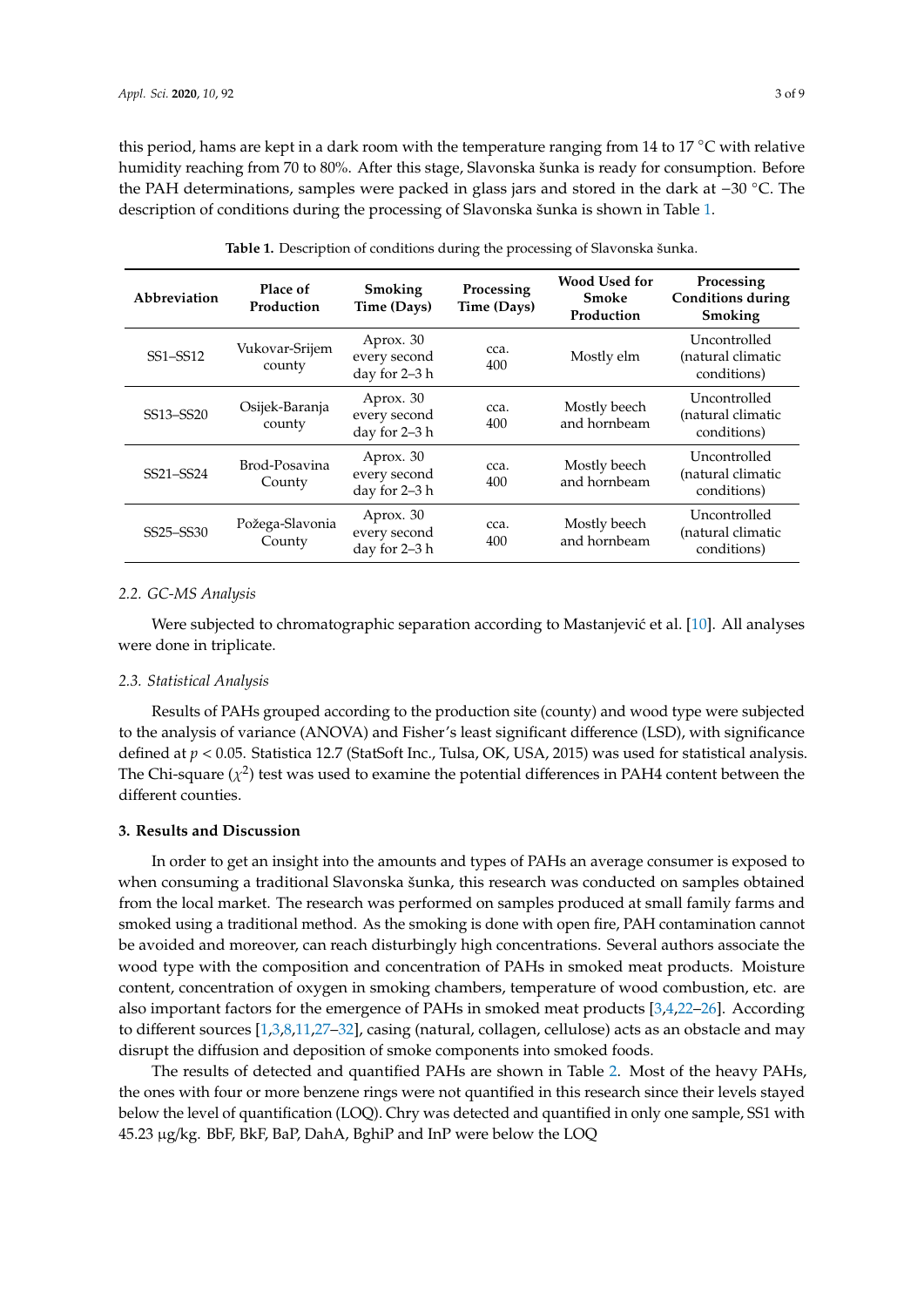<span id="page-3-0"></span>

|                  | Nap     | Anl     | Ane     | Flu   | Ant    | Phen  | Flt   | Pyr     | BaA     | Chry    | PAH <sub>4</sub> | <b>PAH 16</b> |
|------------------|---------|---------|---------|-------|--------|-------|-------|---------|---------|---------|------------------|---------------|
| SS <sub>1</sub>  | 6.55    | 20.62   | 19.90   | 35.06 | 228.03 | 27.11 | 26.30 | $<$ LOO | 54.03   | 45.23   | 99.26            | 462.83        |
| SS <sub>2</sub>  | 0.66    | 39.09   | $<$ LOO | 44.26 | 168.63 | 24.27 | 11.30 | $<$ LOO | 28.56   | $<$ LOO | 28.56            | 316.78        |
| SS <sub>3</sub>  | $<$ LOO | 36.46   | 4.73    | 32.32 | 115.56 | 14.93 | 8.93  | $<$ LOO | 44.26   | $<$ LOO | 44.26            | 257.19        |
| SS <sub>4</sub>  | $<$ LOO | 16.63   | 4.27    | 25.68 | 100.15 | 13.53 | 9.05  | $<$ LOQ | 40.54   | $<$ LOQ | 40.54            | 209.86        |
| SS <sub>5</sub>  | 5.05    | 23.24   | 16.13   | 17.6  | 97.96  | 18.62 | 17.49 | $<$ LOQ | 27.90   | $<$ LOQ | 27.90            | 224.04        |
| SS <sub>6</sub>  | 1.53    | 4.84    | 1.40    | 16.10 | 153.92 | 24.86 | 23.46 | $<$ LOQ | 22.41   | $<$ LOQ | 22.41            | 248.49        |
| SS7              | $<$ LOQ | 14.68   | $<$ LOQ | 36.47 | 151.71 | 23.04 | 14.46 | $<$ LOQ | 22.77   | $<$ LOQ | 22.77            | 263.14        |
| SS <sub>8</sub>  | $<$ LOQ | $<$ LOQ | 14.66   | 41.15 | 154.01 | 20.17 | 13.11 | $<$ LOQ | 21.52   | $<$ LOQ | 21.52            | 264.63        |
| SS <sub>9</sub>  | 3.53    | 6.34    | 2.42    | 16.57 | 148.93 | 24.36 | 22.46 | $<$ LOQ | 20.91   | $<$ LOQ | 20.91            | 245.51        |
| <b>SS10</b>      | $<$ LOQ | 15.63   | 1.27    | 24.18 | 95.15  | 13.25 | 8.82  | $<$ LOQ | 28.54   | $<$ LOQ | 28.54            | 186.85        |
| SS11             | $<$ LOO | 1.37    | 4.25    | 24.86 | 86.86  | 5.84  | 7.37  | $<$ LOQ | 47.49   | $<$ LOQ | 47.49            | 178.06        |
| SS12             | $<$ LOQ | 13.24   | 12.13   | 27.64 | 77.96  | 8.62  | 7.49  | $<$ LOQ | 27.90f  | $<$ LOQ | 27.90            | 174.99        |
| SS13             | 3.11    | 9.13    | $<$ LOO | 26.36 | 102.66 | 19.21 | 8.35  | 6.81    | $<$ LOO | $<$ LOO | $<$ LOO          | 175.64        |
| <b>SS14</b>      | 2.52    | 2.25    | 4.68    | 15.29 | 59.81  | 3.62  | 4.76  | $<$ LOQ | 33.77   | $<$ LOO | 33.77            | 126.71        |
| SS15             | $<$ LOQ | 6.22    | 2.29    | 20.96 | 72.71  | 6.79  | 5.50  | 5.41    | 10.12   | $<$ LOQ | 10.12            | 130.03        |
| SS16             | $<$ LOO | 1.27    | 4.15    | 23.86 | 84.36  | 4.84  | 6.87  | $<$ LOQ | 27.49   | $<$ LOO | 27.49            | 152.86        |
| <b>SS17</b>      | 2.42    | 2.15    | 4.53    | 13.79 | 59.31  | 3.32  | 4.26  | $<$ LOO | 31.76   | $<$ LOQ | 31.77            | 121.56        |
| <b>SS18</b>      | $<$ LOO | 3.74    | 2.13    | 17.63 | 57.96  | 4.62  | 3.99  | $<$ LOO | 32.90   | $<$ LOO | 32.90            | 122.99        |
| SS19             | $<$ LOO | 2.55    | 3.26    | 18.99 | 64.24  | 4.91  | 4.52  | $<$ LOQ | 7.16    | $<$ LOQ | 7.16             | 105.65        |
| <b>SS20</b>      | $<$ LOQ | $<$ LOQ | 19.77   | 14.83 | 61.16  | 2.32  | 3.91  | 4.90    | 14.23   | $<$ LOQ | 14.23            | 121.12        |
| <b>SS21</b>      | 19.39   | 2.15    | $<$ LOQ | 14.10 | 63.61  | 5.01  | 5.83  | $<$ LOQ | 8.71    | $<$ LOQ | 8.71             | 118.81        |
| <b>SS22</b>      | $<$ LOQ | $<$ LOQ | 4.26d   | 11.22 | 54.95  | 3.61  | 4.09  | 4.24    | 25.58   | $<$ LOQ | 25.58            | 107.96        |
| <b>SS23</b>      | $<$ LOQ | $<$ LOQ | 4.13    | 11.72 | 55.45  | 3.61  | 4.08  | 4.20    | 25.08   | $<$ LOQ | 25.08            | 108.27        |
| SS24             | $<$ LOQ | $<$ LOQ | 0.98    | 13.65 | 58.97  | 6.85  | 4.31  | 3.93    | 11.74   | $<$ LOQ | 11.74            | 100.44        |
| <b>SS25</b>      | $<$ LOQ | 1.47    | 0.61    | 17.16 | 66.52  | 4.05  | 4.83  | $<$ LOQ | 5.04    | $<$ LOQ | 5.04             | 99.69         |
| SS <sub>26</sub> | $<$ LOO | 0.47    | 0.41    | 17.66 | 67.52  | 4.55  | 4.68  | $<$ LOQ | 4.54    | $<$ LOQ | 4.54             | 99.84         |
| <b>SS27</b>      | $<$ LOQ | $<$ LOQ | $<$ LOQ | 15.23 | 45.55  | 3.74  | 4.76  | 3.41    | 14.15   | $<$ LOQ | 14.15            | 86.84         |
| <b>SS28</b>      | 8.38    | 3.14    | $<$ LOQ | 7.33  | 33.38  | 1.65  | 7.43  | $<$ LOO | $<$ LOQ | $<$ LOQ | $<$ LOQ          | 61.30         |
| SS29             | 9.88    | 1.13    | $<$ LOO | 9.33  | 39.88  | 2.65  | 5.93  | $<$ LOO | $<$ LOQ | $<$ LOO | $<$ LOQ          | 68.80         |
| <b>SS30</b>      | $<$ LOO | $<$ LOO | $<$ LOQ | 11.73 | 42.05  | 2.24  | 3.76  | 4.91    | 11.15   | $<$ LOQ | 11.15            | 75.84         |

**Table 2.** Polycyclic aromatic hydrocarbons (PAH) contents (µg/kg) in Slavonska šunka.

Values are means of three measurements; LOQ—limit of quantification.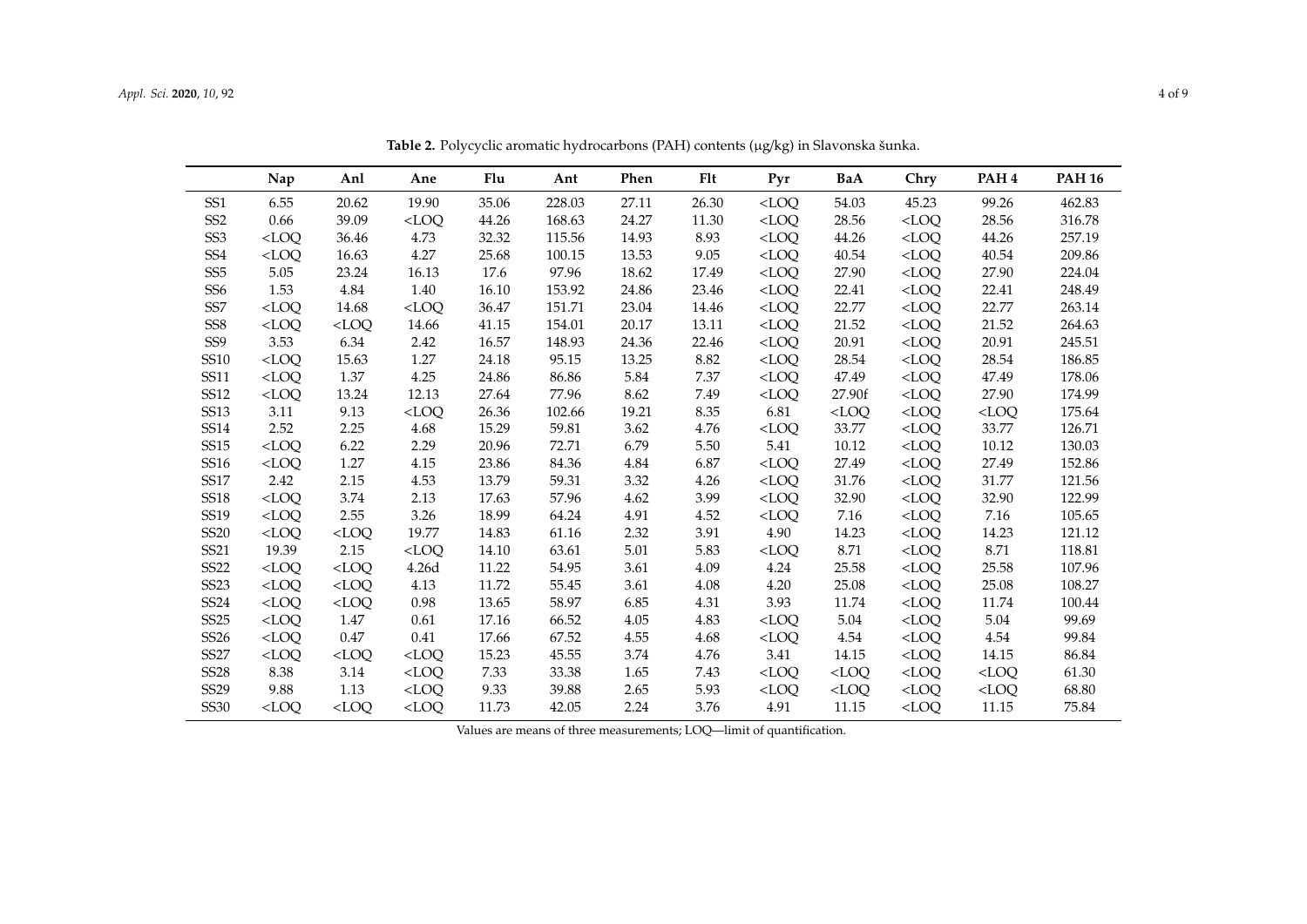Light PAHs, containing up to four benzene rings—Nap, Anl, Ane, BaA and Pyr were detected in some of the samples. Nap was quantified in 11 samples of Slavonska šunka. A majority of samples had unquantifiable levels of this PAH. The highest level of this PAH was detected in SS21, 19.39 µg/kg. Anl was below LOQ in seven samples. The highest concentration of Anl was detected in sample SS2, amounting 39.09 µg/kg. Ane was also below the LOQ in eight samples and the highest concentration was detected in SS1 with 19.09 µg/kg. BaA was quantified in the majority of samples, with the lowest quantified value of 4.54 µg/kg in sample SS26. The highest value was quantified in sample SS1 and was 54.03 µg/kg. This PAH stayed below the LOQ in only three samples. Pyr was quantified in eight samples, while in 22 samples it stayed below the LOQ. The highest level was detected in sample SS13 and it amounted to 6.81 µg/kg. Most of the samples ranged between 3 and 5 µg/kg.

Flu, Ant, Phen, and Flt appeared to be the most abundant light PAHs as they were quantified in all of the samples. Flu showed the highest concentration in sample SS2 with  $44.26 \mu g/kg$ , and its minimum value was detected SS28 with 7.33  $\mu$ g/kg. Ant showed very high levels (>100  $\mu$ g/kg) in nine samples, SS1–4, SS6–9 and SS13. The highest concentration of Ant was quantified in sample SS1 with 228.03 µg/kg. Other samples were below 100 µg/kg and the lowest concentration quantified for this PAH was 33.38 µg/kg in sample SS28. Phen concentrations stayed below 30 µg/kg in all samples, and the highest level was found in SS1, 27.11 µg/kg.

The sum of 4 PAHs (PAH4) is shown in Table [2](#page-3-0) which gives an overview of samples that can be declared as potentially harmful to human health. The EU regulation no. 1881/2006, 835/2011 and XX/2019 [\[19](#page-7-8)[–21\]](#page-7-9), prescribes that the sum of PAH4 in traditional meat products should be lower than 30 µg/kg. According to this regulation, four samples analyzed in this survey (SS1, SS3, SS4, SS17, and SS18) exceed the prescribed values. Sample SS1 showed concurringly high concentration of PAH4, 99.26 µg/kg.

Twenty-two samples had acceptable values for PAH4 below 30 µg/kg and three samples had below—LOQ values for PAH4 SS13, SS28, and SS29. These samples can be considered safe for human consumption.

In Table [2](#page-3-0) the sums of PAH16 are also displayed. They appear to be high. SS1 had the highest value for PAH16 462.83 µg/kg followed by SS2 with 316.78 µg/kg. However, no legal regulation for PAH16 in food commodities has been set so it is not possible to estimate if those concentrations are harmful to human health. Bogdanović et al. [\[33\]](#page-8-1) reported lower levels for PAH4 in Croatian dry-cured hams. This is probably due to the fact that these samples were produced in industrial conditions. The samples that showed high PAH4 and BaP concentrations also have high PAH16 concentrations probably due to smoke intensity (duration and temperature). Prolonged smoking or smoking with an unsuitable wood type (oak, pine or other types of softwood) may contribute to elevated PAHs levels in meat products.

Distribution of PAHs in Slavonsla šunka samples according to the place of production is shown in Table [3.](#page-5-0) The highest concentration of PAH4 and PAH16 were detected in Vukovar–Srijem county who exhibited significantly higher PAH values in comparison to other counties. Individual PAHs concentrations were also detected in Vukovar-Srijem county, with the exception of Pyr. This is probably due to the fact that certain producers pay more attention to combustion conditions, such as distance from the fire, wood type or fire height.

Table [4](#page-5-1) represents the PAH4 occurrence in different counties according to Chi-square  $(\chi^2)$  test. The results of this test are in accordance with the results shown in Table [3.](#page-5-0) The results indicate that 50.0% of samples originating from Vukovar–Srijem county contains low concentrations of PAHs, which is, in comparison to other counties, the highest incidence. Moderate concentrations of PAHs are mostly found in Osijek–Baranja county, with the 46% incidence. This is a high incidence for moderate concentrations since other counties showed 23% (Brod–Posavina) and 31% (Vukovar-Srijem). The lowest incidence of moderately contaminated samples is found in Požega–Slavonija county, with 0%. Highly contaminated samples were evenly distributed in all counties with 29%. The exception was found in Brod–Posavina county that resulted in 14% of high contamination in samples.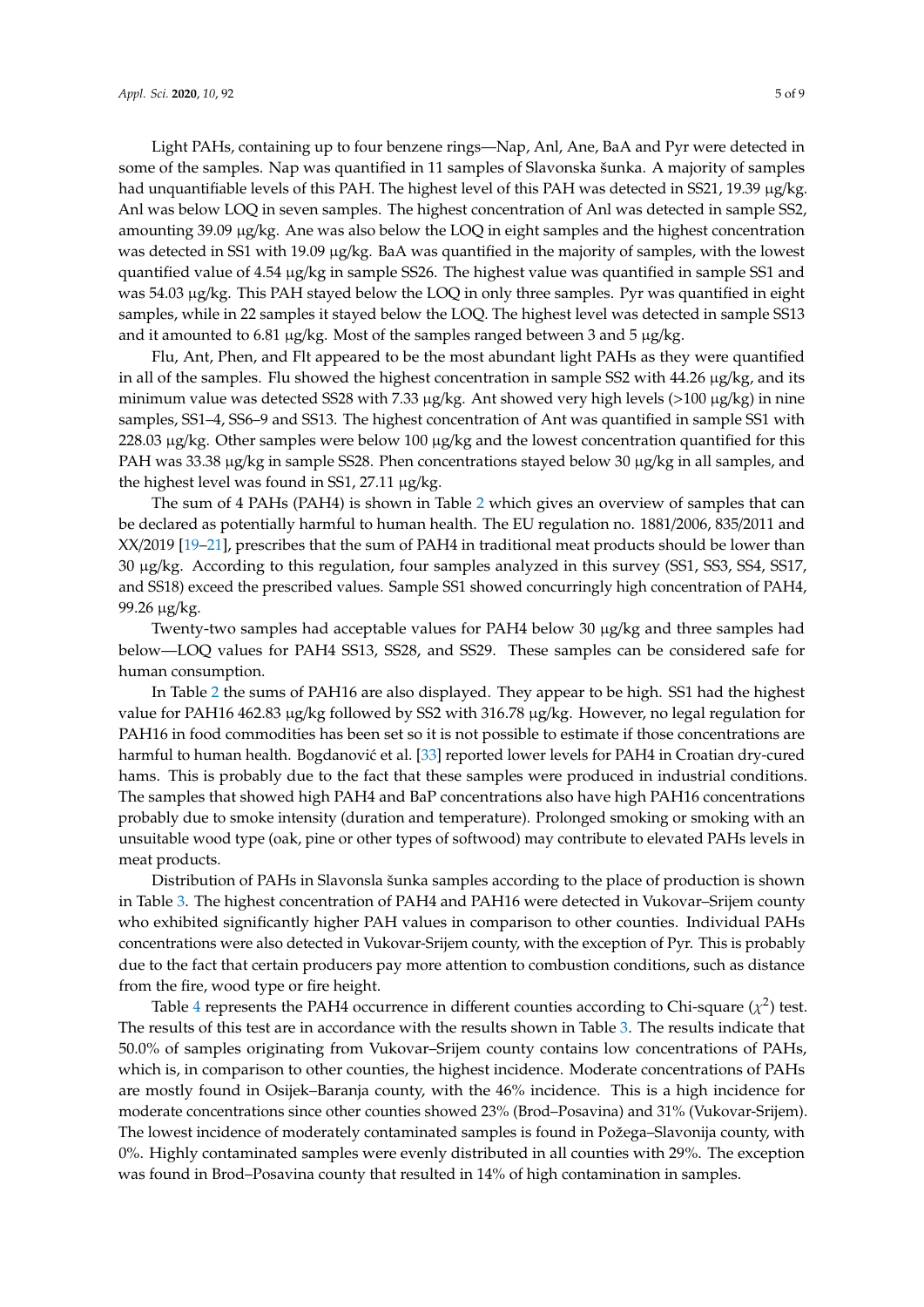$\overline{a}$ 

 $\overline{a}$ 

<span id="page-5-0"></span>

| <b>PAH</b>                         | <b>Brod-Posavina</b>           | Osijek-Baranja                 | Požega-Slavonia                | Vukovar-Srijem                  |
|------------------------------------|--------------------------------|--------------------------------|--------------------------------|---------------------------------|
| Nap                                | $4.85 \pm 8.40$ <sup>a</sup>   | $0.89 \pm 1.28$ <sup>a</sup>   | $3.04 \pm 4.32$ <sup>a</sup>   | $1.57 \pm 2.26$ <sup>a</sup>    |
| Anl                                | $0.54 \pm 0.93$ <sup>b</sup>   | $4.51 \pm 4.03$ b              | $1.04 \pm 1.09$ b              | $16.26 \pm 12.49$ <sup>a</sup>  |
| Ane                                | $2.34 \pm 1.88$ <sup>a,b</sup> | $5.88 \pm 5.84$ <sup>a,b</sup> | $0.17 \pm 0.25$ <sup>b</sup>   | $6.28 \pm 6.78$ <sup>a</sup>    |
| Flu                                | $12.67 \pm 1.23$ <sup>b</sup>  | $19.93 \pm 4.81$ <sup>b</sup>  | $13.07 \pm 3.90^{\mathrm{b}}$  | $28.57 \pm 9.46$ <sup>a</sup>   |
| Ant                                | $58.25 \pm 3.46^{\circ}$       | $71.13 \pm 14.17^{\text{ b}}$  | $49.15 \pm 13.15^{b}$          | $136.45 \pm 40.26$ <sup>a</sup> |
| Phen                               | $4.77 \pm 1.33$ b              | $6.47 \pm 4.84$ <sup>b</sup>   | $3.15 \pm 1.04^{\mathrm{b}}$   | $19.09 \pm 6.23$ <sup>a</sup>   |
| $F$ <sup><math>\rm{H}</math></sup> | $4.58 \pm 0.73$ b              | $5.52 \pm 1.56$ <sup>b</sup>   | $5.23 \pm 1.17^{\mathrm{b}}$   | $14.80 \pm 6.37$ <sup>a</sup>   |
| Pvr                                | $3.09 \pm 1.79$ <sup>a</sup>   | $1.90 \pm 2.73$ <sup>a</sup>   | $1.39 \pm 2.01$ <sup>a,b</sup> | $0.00 \pm 0.00^{\mathrm{b}}$    |
| BaA                                | $17.78 \pm 7.63$ b,c           | $20.59 \pm 12.04^{\circ}$      | $5.82 \pm 5.29$ c              | $32.63 \pm 11.26$ <sup>a</sup>  |
| Chry                               | $0.00 \pm 0.00$ <sup>a</sup>   | $0.00 \pm 0.00$ <sup>a</sup>   | $0.00 \pm 0.00$ <sup>a</sup>   | $4.11 \pm 13.00$ <sup>a</sup>   |
| PAH <sub>4</sub>                   | $17.78 \pm 7.63$ <sup>b</sup>  | $20.59 \pm 12.04^{\mathrm{b}}$ | $5.82 \pm 5.29$ b              | $36.74 \pm 21.72$ <sup>a</sup>  |
| PAH <sub>16</sub>                  | $108.87 \pm 6.54$ b            | $136.84 \pm 23.60$ b           | $82.05 \pm 14.69$ b            | $259.76 \pm 74.24$ <sup>a</sup> |

Table 3. PAH contents (µg/kg) in different counties.

<span id="page-5-1"></span>Values are means  $\pm$  SD. Values in the same row with different superscripts (<sup>a-c</sup>) are significantly different ( $p$  < 0.05).

| County          | Low          |     | Moderate       |      | High |      |        |        |
|-----------------|--------------|-----|----------------|------|------|------|--------|--------|
|                 | ( <i>n</i> ) | (%) | (n)            | (%)  | (n)  | (%)  |        | v      |
| Brod-Posavina   |              | 0   | 3              | 23.1 |      | 14.3 |        |        |
| Osijek-Baranja  |              | 10  | 6              | 46.2 | 2    | 28.6 | 10.323 | 0.1117 |
| Požega-Slavonia | 4            | 40  | 0              | 0    | 2    | 28.6 |        |        |
| Vukovar-Srijem  | 5            | 50  | $\overline{4}$ | 30.8 | 2    | 28.6 |        |        |
|                 | 10           | 100 | 13             | 100  | 7    | 100  |        |        |

Table 4. PAH4 (µg/kg) occurrence in different counties.

PAH4 content was recorded into variables with three levels (Low = <12 µg/kg; Moderate = 12–30 µg/kg; High =  $>30$   $\mu\mathrm{g/kg}$ ).

<span id="page-5-2"></span>The effect of different wood types on PAH content is shown in Table [5.](#page-5-2) It is visible that the samples smoked using elm tree for combustion exhibited higher values for PAHs than the samples smoked using beech and hornbeam.

| <b>PAH</b>        | <b>Beech and Hornbeam</b>      | Elm                             |
|-------------------|--------------------------------|---------------------------------|
| Nap               | $2.41 \pm 4.90$ <sup>a</sup>   | $1.57 \pm 2.26$ <sup>a</sup>    |
| Anl               | $2.58 \pm 3.41$ b              | $16.26 \pm 12.49$ <sup>a</sup>  |
| Ane               | $3.33 \pm 4.83$ <sup>a</sup>   | $6.28 \pm 6.78$ <sup>a</sup>    |
| Flu               | $16.24 \pm 5.33$ b             | $28.57 \pm 9.46$ <sup>a</sup>   |
| Ant               | $61.48 \pm 15.70$ b            | $136.45 \pm 40.26$ <sup>a</sup> |
| Phen              | $5.06 \pm 3.73$ b              | $19.09 \pm 6.23$ <sup>a</sup>   |
| Flt               | $5.23 \pm 1.35$ <sup>b</sup>   | $14.80 \pm 6.37$ <sup>a</sup>   |
| Pyr               | $1.99 \pm 2.42$ <sup>a</sup>   | $0.00 \pm 0.00$ b               |
| BaA               | $15.33 \pm 11.52$ <sup>b</sup> | $32.63 \pm 11.26$ <sup>a</sup>  |
| Chry              | $0.00 \pm 0.00$ <sup>a</sup>   | $4.11 \pm 13.00$ <sup>a</sup>   |
| PAH <sub>4</sub>  | $15.33 \pm 11.52$ <sup>b</sup> | $36.74 \pm 21.72$ <sup>a</sup>  |
| PAH <sub>16</sub> | $113.65 \pm 30.26$ b           | $259.76 \pm 74.24$ <sup>a</sup> |

Table 5. Effect of different types of wood on PAH content (µg/kg).

Values are means  $\pm$  SD. Values in the same row with different superscripts (<sup>a,b</sup>) are significantly different (*p* < 0.05).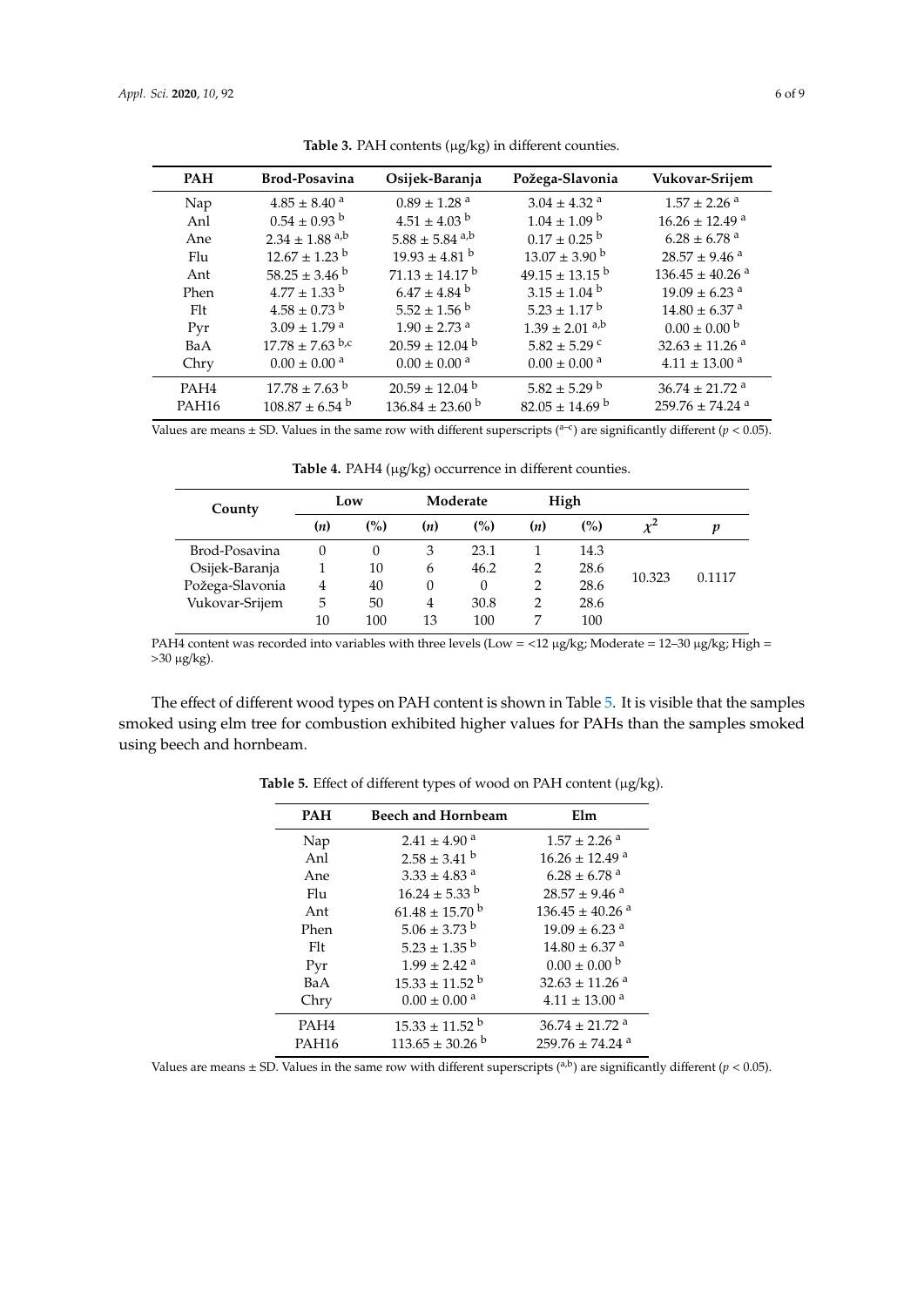### **4. Conclusions**

Light PAHs Nap, Anl, and Ane were detected in some of the samples and Nap were quantified in 11 samples of Slavonska šunka. Regarding heavy PAHs, only BaA was detected in 27 samples and Chry was quantified in only one sample. PAH4 concentrations were elevated  $(>30 \mu g/kg)$  in four samples (13.3%), meaning they are not in accordance with the EU regulation (EC No 835/2011 and EC No XX/2019). Even though the sum of PAH16 is not legally regulated, the occurrence of PAH16 seems to be closely related to PAH4 and BaP concentrations. As far as the site of production goes, the applied statistical analysis revealed that the highest concentrations of PAHs are found in samples from Vukovar-Srijem county. It is obvious that wood type has a big impact on PAHs occurrence and the samples smoked with elm showed significantly higher PAH concentrations.

PAHs concentration in traditional meat products needs to be reduced in the future and for that reason, the ALARA (as low as reasonably achievable) [\[21\]](#page-7-9) principle was set in force in the EU. However, the legislative recommendations regarding the type of wood used for smoking, minimal heights for meat products hung in smokehouses during the exposure to the (open fire) smoking, ventilation regulations and casings used for filling that would help standardize smoking procedure should be issued in order to reduce the PAH content in traditional meat products.

**Supplementary Materials:** The following are available at http://[www.mdpi.com](http://www.mdpi.com/2076-3417/10/1/92/s1)/2076-3417/10/1/92/s1.

**Author Contributions:** Conceptualization. K.M..; methodology. B.K.; software. M.J.; validation. B.K. and J.P.; investigation. K.M.; resources. D.K.; data curation. J.L.; writing—original draft preparation. K.H.; writing—review and editing. K.M. All authors have read and agreed to the published version of the manuscript.

**Funding:** This research received no external funding.

**Conflicts of Interest:** The authors declare no conflict of interest.

#### **References**

- <span id="page-6-0"></span>1. Gomes, A.; Santos, C.; Almeida, J.; Elias, M.; Roseiro, L.C. Effect of fat content, casing type and smoking procedures on PAHs contents of Portuguese traditional dry fermented sausages. *Food Chem. Toxicol.* **2013**, *58*, 369–374. [\[CrossRef\]](http://dx.doi.org/10.1016/j.fct.2013.05.015) [\[PubMed\]](http://www.ncbi.nlm.nih.gov/pubmed/23692922)
- <span id="page-6-1"></span>2. Ledesma, E.; Rendueles, M.; Diaz, M. Contamination of meat products during smoking by polycyclic aromatic hydrocarbons: Processes and prevention. *Food Control* **2016**, *60*, 64–87. [\[CrossRef\]](http://dx.doi.org/10.1016/j.foodcont.2015.07.016)
- <span id="page-6-4"></span>3. Roseiro, L.C.; Gomes, A.; Patarata, L.; Santos, C. Comparative survey of PAHs incidence in Portuguese traditional meat and blood sausages. *Food Chem. Toxicol.* **2012**, *50*, 1891–1896. [\[CrossRef\]](http://dx.doi.org/10.1016/j.fct.2012.03.054) [\[PubMed\]](http://www.ncbi.nlm.nih.gov/pubmed/22469922)
- <span id="page-6-8"></span>4. Wretling, S.; Eriksson, A.; Eskhult, G.A.; Larsson, B. Polycyclic aromatic hydrocarbons (PAHs) in Swedish smoked meat and fish. *J. Food Compos. Anal.* **2010**, *23*, 264–272. [\[CrossRef\]](http://dx.doi.org/10.1016/j.jfca.2009.10.003)
- <span id="page-6-5"></span>5. Lorenzo, J.M.; Purrinos, L.; Bermudez, R.; Cobas, N.; Figueiredo, M.; Garcia Fontan, M.C. Polycyclic aromatic hydrocarbons (PAHs) in two Spanish traditional smoked sausage varieties: "Chorizo gallego" and "Chorizo de cebolla". *Meat Sci.* **2011**, *89*, 105–109. [\[CrossRef\]](http://dx.doi.org/10.1016/j.meatsci.2011.03.017) [\[PubMed\]](http://www.ncbi.nlm.nih.gov/pubmed/21501932)
- <span id="page-6-6"></span>6. Lorenzo, J.M.; Purrinos, L.; Garcia Fontan, M.C.; Franco, D. Polycyclic aromatic hydrocarbons (PAHs) in two Spanish traditional smoked sausage varieties: "Androlla" and "Botillo". *Meat Sci.* **2010**, *86*, 660–664. [\[CrossRef\]](http://dx.doi.org/10.1016/j.meatsci.2010.05.032)
- <span id="page-6-3"></span>7. Skaljac, S.; Jokanovic, M.; Tomovic, V.; Ivic, M.; Tasic, T.; Ikonic, P.; Sojic, B.; Dzinic, N.; Petrovic, L. Influence of smoking in traditional and industrial conditions on colour and content of polycyclic aromatic hydrocarbons in dry fermented sausage "Petrovska klobasa". *Lwt-Food Sci. Technol.* **2018**, *87*, 158–162. [\[CrossRef\]](http://dx.doi.org/10.1016/j.lwt.2017.08.038)
- <span id="page-6-2"></span>8. Skaljac, S.; Petrovic, L.; Tasic, T.; Ikonic, P.; Jokanovic, M.; Tomovic, V.; Dzinic, N.; Sojic, B.; Tjapkin, A.; Skrbic, B. Influence of smoking in traditional and industrial conditions on polycyclic aromatic hydrocarbons content in dry fermented sausages (Petrovska klobasa) from Serbia. *Food Control* **2014**, *40*, 12–18. [\[CrossRef\]](http://dx.doi.org/10.1016/j.foodcont.2013.11.024)
- <span id="page-6-7"></span>9. IARC Working Group on the Evaluation of Carcinogenic Risks to Humans. *International Agency for Research on Cancer*; World Health Organization, Ed.; IARC Monographs on the Evaluation of Carcinogenic Risks to Humans; International Agency for Research on Cancer; WHO Press: Lyon, France; Geneva, Switzerland, 2010; ISBN 978-92-832-1298-0.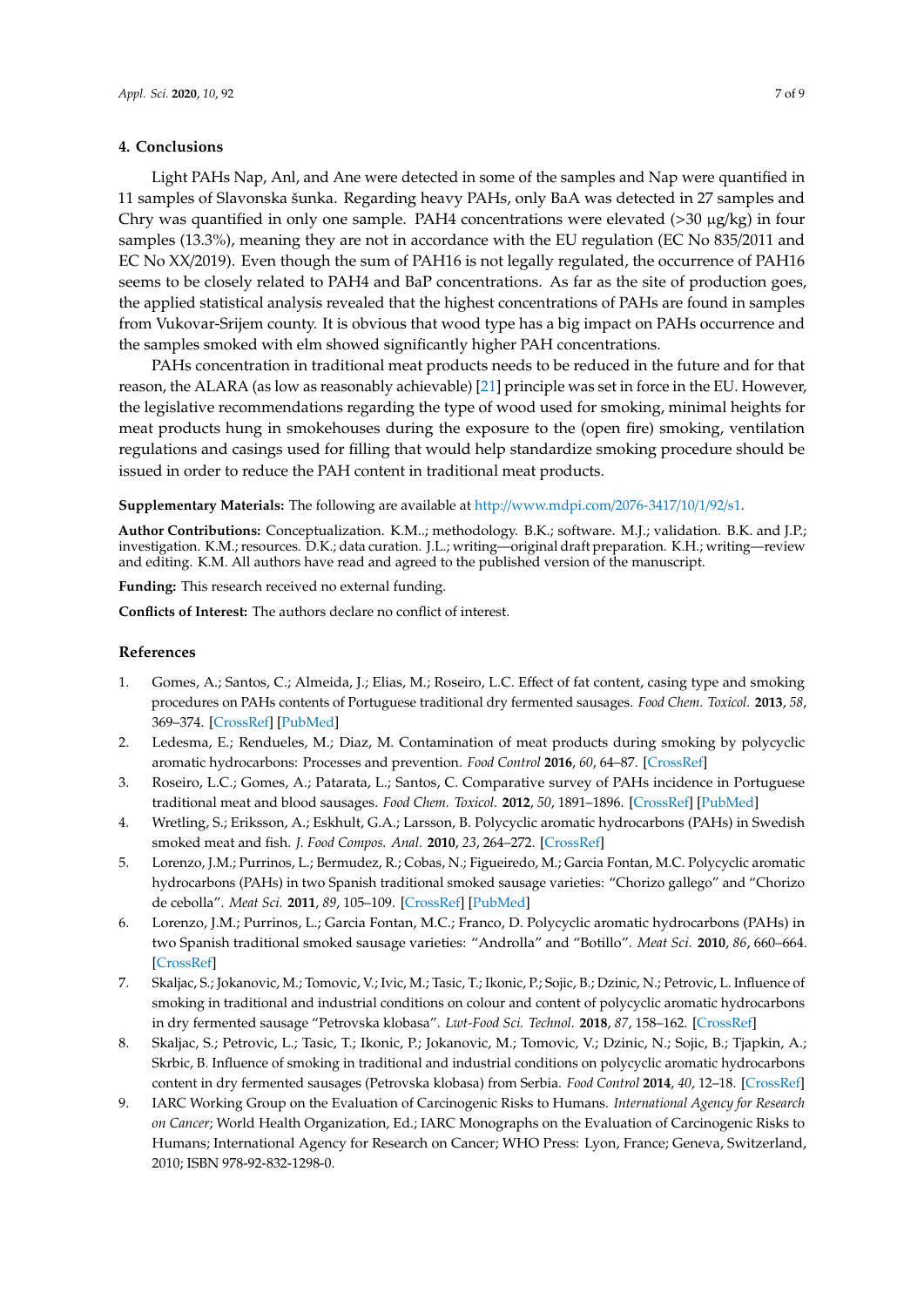- <span id="page-7-0"></span>10. Falcó, G.; Domingo, J.L.; Llobet, J.M.; Teixidó, A.; Casas, C.; Müller, L. Polycyclic aromatic hydrocarbons in foods: Human exposure through the diet in Catalonia, Spain. *J. Food Prot.* **2003**, *66*, 2325–2331. [\[CrossRef\]](http://dx.doi.org/10.4315/0362-028X-66.12.2325)
- <span id="page-7-1"></span>11. Reinik, M.; Tamme, T.; Roasto, M.; Juhkam, K.; Tenno, T.; Kiis, A. Polycyclic aromatic hydrocarbons (PAHs) in meat products and estimated PAH intake by children and the general population in Estonia. *Food Addit. Contam.* **2007**, *24*, 429–437. [\[CrossRef\]](http://dx.doi.org/10.1080/02652030601182862)
- <span id="page-7-2"></span>12. Ledesma, E.; Rendueles, M.; Diaz, M. Spanish smoked meat products: Benzo(a)pyrene (BaP) contamination and moisture. *J. Food Compos. Anal.* **2015**, *37*, 87–94. [\[CrossRef\]](http://dx.doi.org/10.1016/j.jfca.2014.09.004)
- 13. Simko, P. Factors affecting elimination of polycyclic aromatic hydrocarbons from smoked meat foods and liquid smoke flavorings. *Mol. Nutr. Food Res.* **2005**, *49*, 637–647. [\[CrossRef\]](http://dx.doi.org/10.1002/mnfr.200400091) [\[PubMed\]](http://www.ncbi.nlm.nih.gov/pubmed/15945119)
- <span id="page-7-3"></span>14. Farhadian, A.; Jinap, S.; Hanifah, H.N.; Zaidul, I.S. Effects of meat preheating and wrapping on the levels of polycyclic aromatic hydrocarbons in charcoal-grilled meat. *Food Chem.* **2011**, *124*, 141–146. [\[CrossRef\]](http://dx.doi.org/10.1016/j.foodchem.2010.05.116)
- <span id="page-7-4"></span>15. Mastanjevic, K.; Kartalovic, B.; Petrovic, J.; Novakov, N.; Puljic, L.; Kovacevic, D.; Jukic, M.; Lukinac, J.; Mastanjevic, K. Polycyclic aromatic hydrocarbons in the traditional smoked sausage Slavonska kobasica. *J. Food Compos. Anal.* **2019**, *83*, 103282. [\[CrossRef\]](http://dx.doi.org/10.1016/j.jfca.2019.103282)
- <span id="page-7-5"></span>16. Ciganek, M.; Neca, J. Polycyclic aromatic hydrocarbons in porcine and bovine organs and tissues. *Vet. Med.* **2006**, *51*, 239–247. [\[CrossRef\]](http://dx.doi.org/10.17221/5543-VETMED)
- <span id="page-7-6"></span>17. Polycyclic Aromatic Hydrocarbons (PAHs) Fact Sheet|North Birmingham Environmental Collaboration Project|US. Available online: https://www.epa.gov/[north-birmingham-project](https://www.epa.gov/north-birmingham-project/polycyclic-aromatic-hydrocarbons-pahs-fact-sheet)/polycyclic-aromatic[hydrocarbons-pahs-fact-sheet](https://www.epa.gov/north-birmingham-project/polycyclic-aromatic-hydrocarbons-pahs-fact-sheet) (accessed on 30 October 2019).
- <span id="page-7-7"></span>18. Polycyclic Aromatic Hydrocarbons in Food-Scientific Opinion of the Panel on Contaminants in the Food Chain. *EFSA J.* **2008**, *6*, 724. [\[CrossRef\]](http://dx.doi.org/10.2903/j.efsa.2008.724)
- <span id="page-7-8"></span>19. Commission Regulation (EC) No 1881/2006. Available online: https://[efsa.onlinelibrary.wiley.com](https://efsa.onlinelibrary.wiley.com/doi/pdf/10.2903/j.efsa.2011.2197/)/doi/pdf/10. 2903/[j.efsa.2011.2197](https://efsa.onlinelibrary.wiley.com/doi/pdf/10.2903/j.efsa.2011.2197/)/ (accessed on 15 August 2019).
- 20. Commission Regulation (EU) No 835/2011. Available online: https://op.europa.eu/en/[publication-detail](https://op.europa.eu/en/publication-detail/-/publication/6a58ffa2-7404-4acf-b1df-298f611f813d/language-en)/-/ publication/6a58ff[a2-7404-4acf-b1df-298f611f813d](https://op.europa.eu/en/publication-detail/-/publication/6a58ffa2-7404-4acf-b1df-298f611f813d/language-en)/language-en (accessed on 10 July 2019).
- <span id="page-7-9"></span>21. Commission Regulation (EU) No XX/2019. Available online: https://op.europa.eu/en/[publication-detail](https://op.europa.eu/en/publication-detail/-/publication/820239bb-91db-11e9-9369-01aa75ed71a1/language-en/format-HTML/source-108051054)/ -/publication/[820239bb-91db-11e9-9369-01aa75ed71a1](https://op.europa.eu/en/publication-detail/-/publication/820239bb-91db-11e9-9369-01aa75ed71a1/language-en/format-HTML/source-108051054)/language-en/format-HTML/source-108051054 (accessed on 14 August 2019).
- <span id="page-7-10"></span>22. Novakov, N.J.; Mihaljev, Z.A.; Kartalovic, B.D.; Blagojevic, B.J.; Petrovic, J.M.; Cirkovic, M.A.; Rogan, D.R. Heavy metals and PAHs in canned fish supplies on the Serbian market. *Food Addit. Contam. Part. B-Surveill.* **2017**, *10*, 208–215. [\[CrossRef\]](http://dx.doi.org/10.1080/19393210.2017.1322150)
- 23. Petrović, J.; Kartalović, B.; Ratajac, R.; Spirić, D.; Djurdjević, B.; Polaček, V.; Pucarević, M. PAHs in different honeys from Serbia. *Food Addit. Contam. Part B Surveill.* **2019**, *12*, 116–123. [\[CrossRef\]](http://dx.doi.org/10.1080/19393210.2019.1569727)
- 24. Purcaro, G.; Moret, S.; Conte, L.S. Optimisation of microwave assisted extraction (MAE) for polycyclic aromatic hydrocarbon (PAH) determination in smoked meat. *Meat Sci.* **2009**, *81*, 275–280. [\[CrossRef\]](http://dx.doi.org/10.1016/j.meatsci.2008.08.002)
- 25. Babic, J.M.; Kartalovic, B.D.; Skaljac, S.; Vidakovic, S.; Ljubojevic, D.; Petrovic, J.M.; Cirkovic, M.A.; Teodorovic, V. Reduction of polycyclic aromatic hydrocarbons in common carp meat smoked in traditional conditions. *Food Addit. Contam. Part B-Surveill.* **2018**, *11*, 208–213. [\[CrossRef\]](http://dx.doi.org/10.1080/19393210.2018.1484821)
- <span id="page-7-11"></span>26. Santos, C.; Gomes, A.; Roseiro, L.C. Polycyclic aromatic hydrocarbons incidence in Portuguese traditional smoked meat products. *Food Chem. Toxicol.* **2011**, *49*, 2343–2347. [\[CrossRef\]](http://dx.doi.org/10.1016/j.fct.2011.06.036) [\[PubMed\]](http://www.ncbi.nlm.nih.gov/pubmed/21722696)
- <span id="page-7-12"></span>27. Fasano, E.; Yebra-Pimentel, I.; Martinez-Carballo, E.; Simal-Gandara, J. Profiling. distribution and levels of carcinogenic polycyclic aromatic hydrocarbons in traditional smoked plant and animal foods. *Food Control* **2016**, *59*, 581–590. [\[CrossRef\]](http://dx.doi.org/10.1016/j.foodcont.2015.06.036)
- 28. Garcia-Falcon, M.S.; Simal-Gandara, J. Polycyclic aromatic hydrocarbons in smoke from different woods and their transfer during traditional smoking into chorizo sausages with collagen and tripe casings. *Food Addit. Contam.* **2005**, *22*, 1–8. [\[CrossRef\]](http://dx.doi.org/10.1080/02652030400023119) [\[PubMed\]](http://www.ncbi.nlm.nih.gov/pubmed/15895605)
- 29. Hitzel, A.; Poehlmann, M.; Schwaegele, F.; Speer, K.; Jira, W. Polycyclic aromatic hydrocarbons (PAH) and phenolic substances in meat products smoked with different types of wood and smoking spices. *Food Chem.* **2013**, *139*, 955–962. [\[CrossRef\]](http://dx.doi.org/10.1016/j.foodchem.2013.02.011)
- 30. Malarut, J.; Vangnai, K. Influence of wood types on quality and carcinogenic polycyclic aromatic hydrocarbons (PAHs) of smoked sausages. *Food Control* **2018**, *85*, 98–106. [\[CrossRef\]](http://dx.doi.org/10.1016/j.foodcont.2017.09.020)
- 31. Djinovic, J.; Popovic, A.; Jira, W. Polycyclic aromatic hydrocarbons (PAHs) in different types of smoked meat products from Serbia. *Meat Sci.* **2008**, *80*, 449–456. [\[CrossRef\]](http://dx.doi.org/10.1016/j.meatsci.2008.01.008)